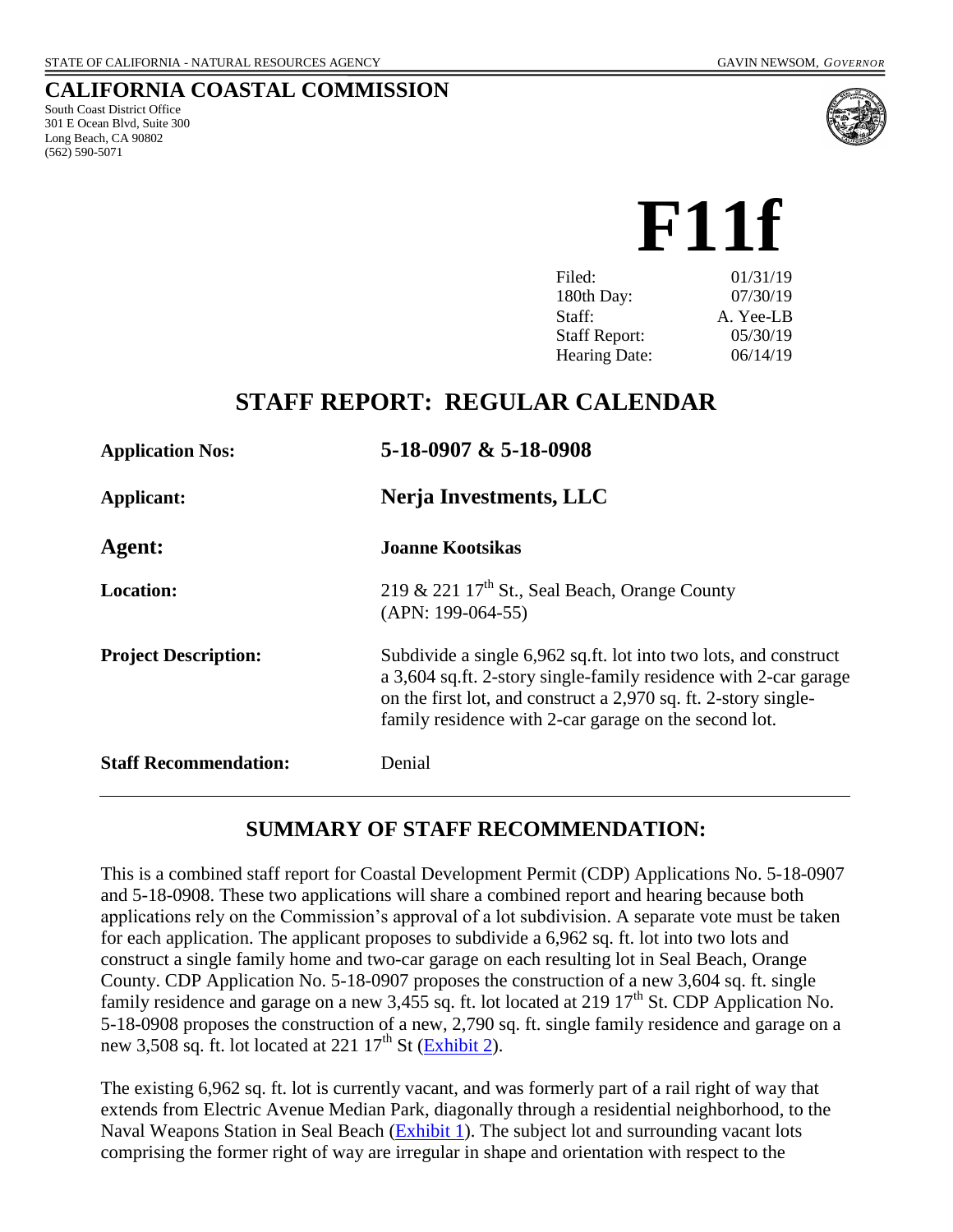surrounding pattern of development, and the proposed development includes two single family residences that would also be oriented at an irregular angle.

The development, as proposed, is inconsistent with Section 30253 of the Coastal Act, which requires new development minimize risks to life and property in areas of high geologic, flood, and fire hazard, and assure stability and structural integrity, respectively. The Naples-Seal Beach-Sunset Beach region is expected to experience extensive coastal flooding with as little as 3.3 ft. of sea-level rise (SLR) or as little as 1.6 ft. of SLR during a 100-year storm event [\(Exhibit 4\)](https://documents.coastal.ca.gov/reports/2019/6/f11f/f11f-6-2019-exhibits.pdf). These thresholds of SLR are projected to occur during the anticipated duration of the development. The property is also located within one of the most vulnerable parts of Seal Beach, extending from the San Gabriel River, roughly south of Pacific Coast Highway and north of Electric Avenue, to the Anaheim Bay. This portion of Seal Beach is projected to have the highest vulnerability to multiple coastal hazards due to hydraulic connections to inland inundation and flooding from both the San Gabriel River and Anaheim Bay, wave impacts, and storm flooding. Thus, the subject property is located in a highly vulnerable portion of a highly vulnerable region, approximately 530 ft. inland from the western edge of Anaheim Bay, and less than one mile southeast of the San Gabriel River.

The Interpretive Guidelines for Addressing SLR in LCPs and CDPs adopted by the Commission in 2015 state that to comply with Section 30253 of the Coastal Act, "projects will need to be planned, located, designed, and engineered for the changing water levels and associated impacts that might occur over the life of the development." The construction of the two single family residences, as proposed, is not designed or engineered for the changing water levels and associated impacts that are anticipated over the life of the development.

Approval of a subdivision at this site has the potential to set a precedent for subdivisions and development on the remaining vacant lots, and have cumulative impacts on coastal resources, and prejudice the ability of Seal Beach to develop a Local Coastal Program (LCP) that is consistent with Chapter 3 Coastal Act policies.

It should be noted that no prehistoric archaeological resources have been recorded within a halfmile radius of the property. In accordance with the Commission's Tribal Consultation procedures, the Native American Heritage Commission (NAHC) was contacted on March 12, 2019 to conduct a search of the Sacred Lands File. The results of this search were positive, indicating that the site is on or in the vicinity of lands considered sacred by native people. However, none of the affected tribes have expressed any concerns with the proposed development project or with the site in connection to the designated Sacred Land in the region. Were a development project approved for this site, staff would recommend a condition of approval requiring that cultural resource monitoring take place during ground disturbance. However, because staff finds the proposed development to be inconsistent with several Sections of Chapter 3 of the Coastal Act, it must be denied.

The proposed subdivision would not be consistent with Section 30253 of the Coastal Act, because it does not minimize risks to life and property, and the two proposed houses do not minimize risk or assure structural stability in a hazardous area to property through their design, and are also not consistent with Section 30253. Finally, the proposed project has the potential to set a precedent for development in the area and to prejudice the ability of Seal Beach to develop an LCP that is consistent with Chapter 3 Coastal Act policies. The City received an LCP Grant from the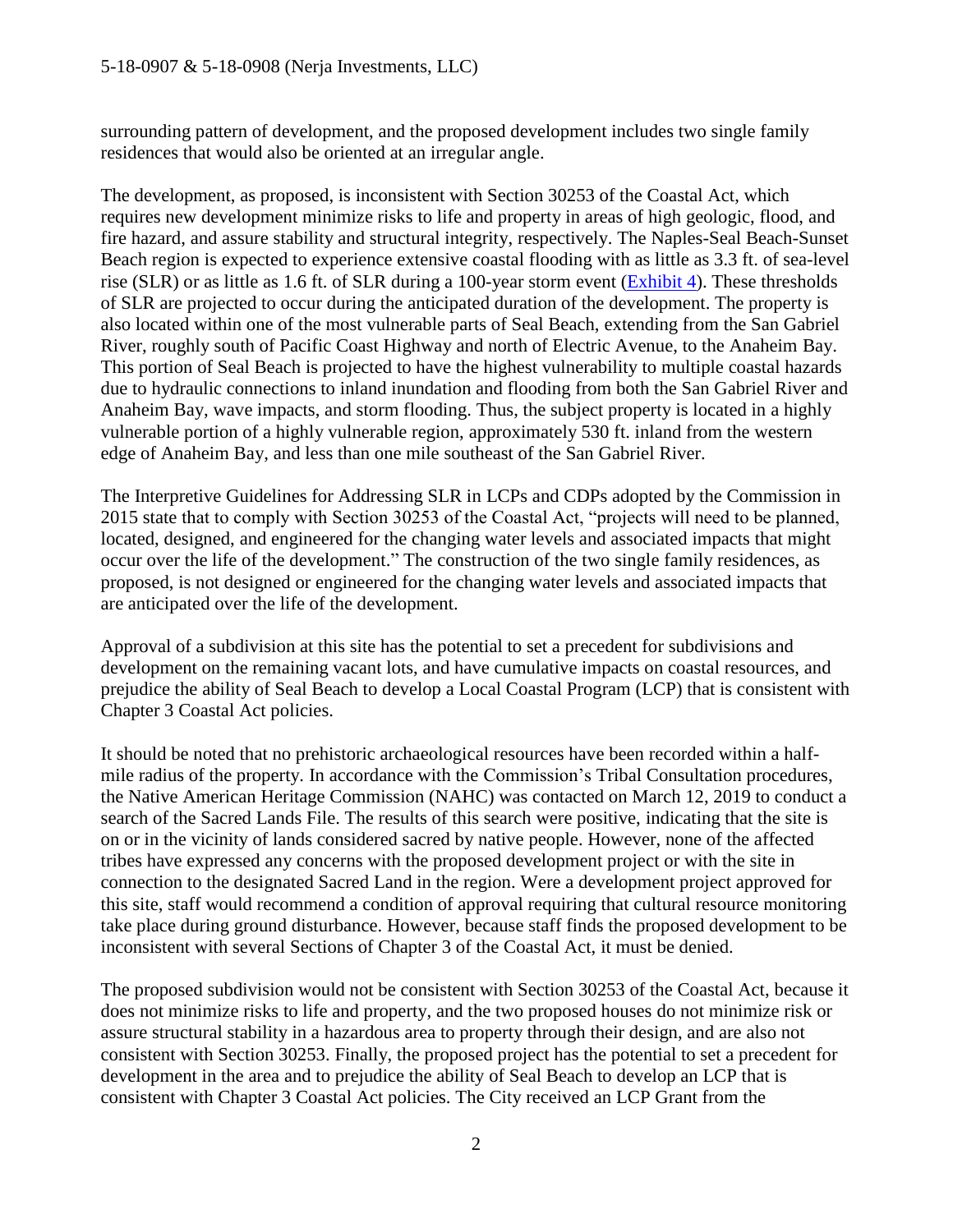Commission in 2016 and is currently working toward the completion of a sea level rise vulnerability assessment and Local Coastal Program update.

Accordingly, staff recommends that the Commission **deny** the proposed project.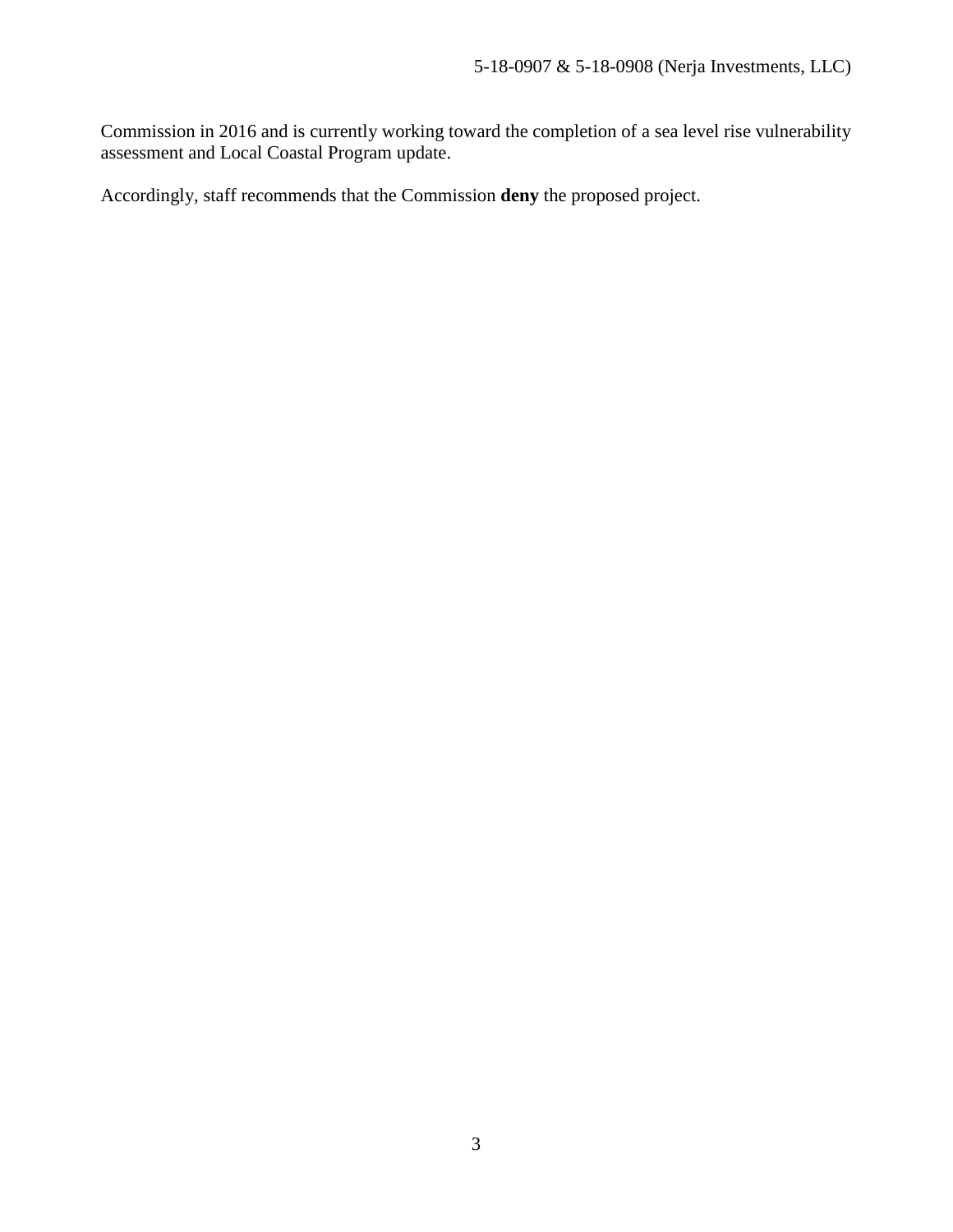# **TABLE OF CONTENTS**

### **APPENDICES**

Substantive File Documents

### **EXHIBITS**

- Exhibit 1 –Vicinity Map/Project Site
- Exhibit 2 Project Plans
- Exhibit 3 Tentative Parcel Map (TPM 2016-128)
- Exhibit 4 CoSMoS sea level rise projections
- Exhibit 5 Report of Cultural Resources Assessment
- Exhibit 6 Coastal Hazards Analysis prepared by Nerja Investments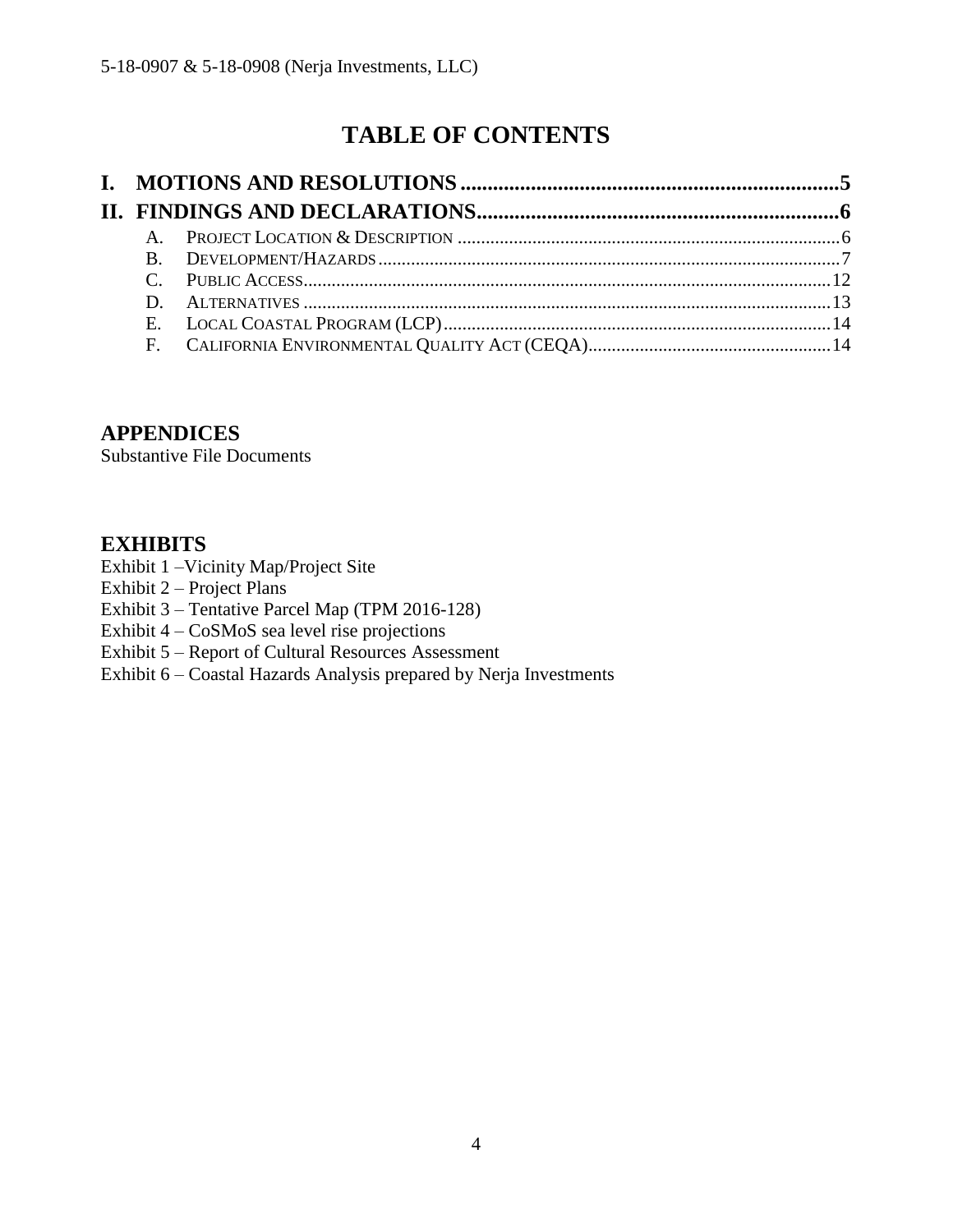### <span id="page-4-0"></span>**I. MOTIONS AND RESOLUTIONS Motion 1:**

*I move that the Commission approve Coastal Development Permit Application No. 5-18-0907 proposed by the applicant.*

Staff recommends a **NO** vote. Failure of this motion will result in denial of the permit and adoption of the following resolution and findings. The motion passes only by affirmative vote of a majority of the Commissioners present.

#### **Resolution 1:**

*The Commission hereby denies a coastal development permit for the proposed development on the ground that the development as conditioned will not conform with the policies of Chapter 3 of the Coastal Act and will prejudice the ability of the local government having jurisdiction over the area to prepare a Local Coastal Program conforming to the provisions of Chapter 3. Approval of the permit would not comply with the California Environmental Quality Act because there are feasible mitigation measures or alternatives that would substantially lessen the significant adverse impacts of the development on the environment.*

#### **Motion 2:**

*I move that the Commission approve Coastal Development Permit Application No. 5-18-0908 proposed by the applicant.*

Staff recommends a **NO** vote. Failure of this motion will result in denial of the permit and adoption of the following resolution and findings. The motion passes only by affirmative vote of a majority of the Commissioners present.

#### **Resolution 2:**

*The Commission hereby denies a coastal development permit for the proposed development on the ground that the development as conditioned will not conform with the policies of Chapter 3 of the Coastal Act and will prejudice the ability of the local government having jurisdiction over the area to prepare a Local Coastal Program conforming to the provisions of Chapter 3. Approval of the permit would not comply with the California Environmental Quality Act because there are feasible mitigation measures or alternatives that would substantially lessen the significant adverse impacts of the development on the environment.*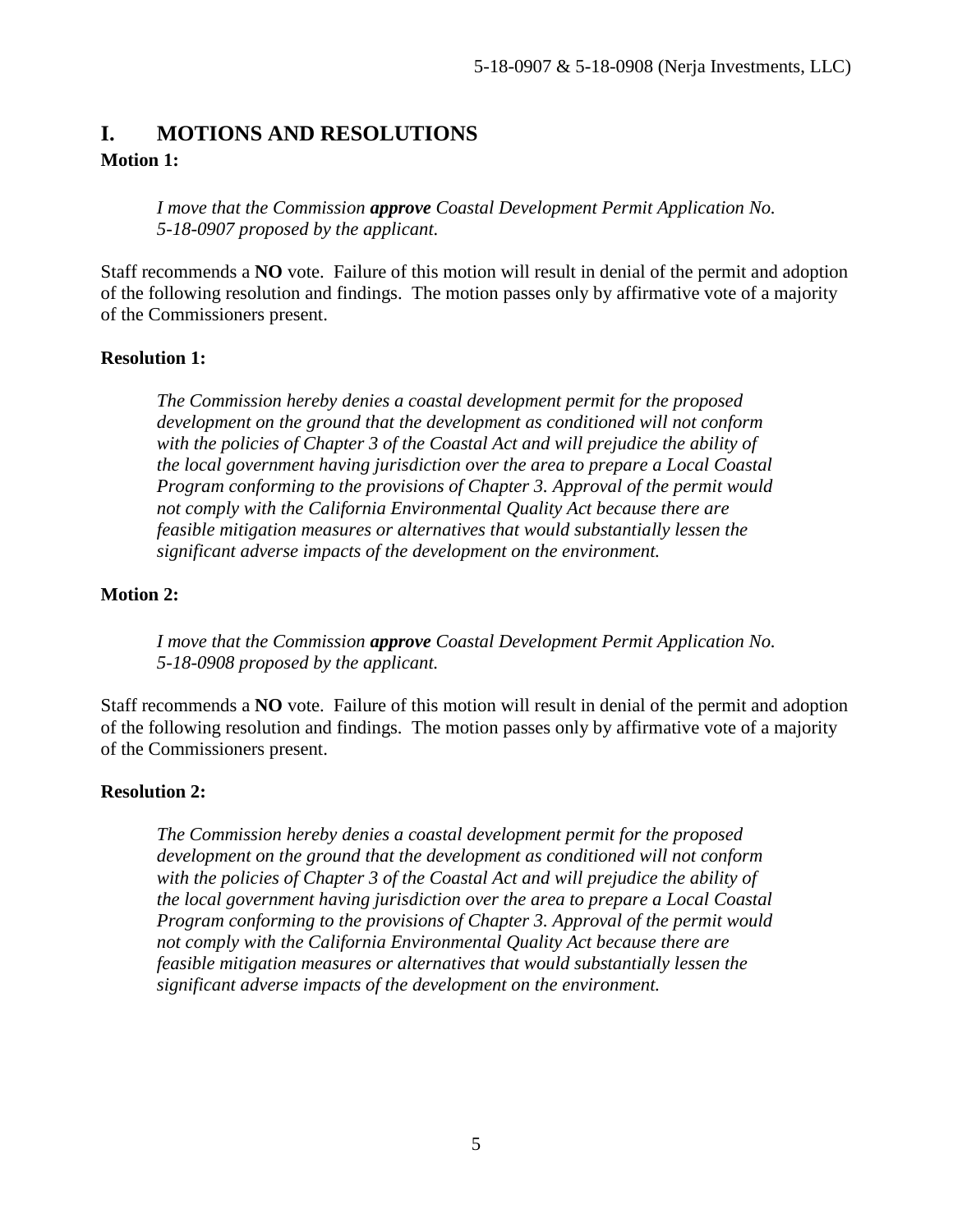# <span id="page-5-0"></span>**II. FINDINGS AND DECLARATIONS**

### <span id="page-5-1"></span>A. **PROJECT LOCATION & DESCRIPTION**

The applicant proposes to subdivide a single 6,962 sq. ft. lot into two lots and construct a single family home and two-car garage on each resulting lot in Seal Beach, Orange County. CDP Application No. 5-18-0907 proposes the construction of a new 3,604 sq. ft. single family residence and garage on a new 3,455 sq. ft. lot located at 219  $17<sup>th</sup>$  St. CDP Application No. 5-18-0908 proposes the construction of a new, 2,790 sq. ft. single family residence and garage on a new 3,508 sq. ft. lot located at  $221 \frac{17^{\text{th}}}{\text{St}}$  [\(Exhibit 2\)](https://documents.coastal.ca.gov/reports/2019/6/f11f/f11f-6-2019-exhibits.pdf).

The existing 6,962 sq. ft. lot is currently vacant, and was formerly part of a rail right of way granted to the Pacific Electric Railway Company by the United States of America in 1946. The former rail right of way extends approximately 900 ft. from Electric Avenue Median Park, diagonally through a residential neighborhood, to the Naval Weapons Station in Seal Beach [\(Exhibit 1\)](https://documents.coastal.ca.gov/reports/2019/6/f11f/f11f-6-2019-exhibits.pdf). The subject lot and surrounding vacant lots comprising the former right of way are irregular in shape and orientation with respect to the surrounding pattern of development and the proposed development includes two single family residences that would also be oriented at an irregular angle of approximately 45 degrees.

The property is also located within one of the most vulnerable parts of Seal Beach, extending from the San Gabriel river, roughly south of Pacific Coast Highway and north of Electric Avenue, to the Anaheim Bay. This portion of Seal Beach is projected to have the highest vulnerability to multiple coastal hazards due to hydraulic connections to inland inundation and flooding from both the San Gabriel river and Anaheim Bay, wave impacts, and storm flooding. Thus, the subject property is located in a highly vulnerable portion of a highly vulnerable region, approximately 530 ft. inland from the western edge of Anaheim Bay, and less than one mile southeast of the San Gabriel river.

The project site is a large, irregularly shaped lot in a developed, residential neighborhood in the Old Town area of Seal Beach. The predominant character of the surrounding area is one- or two-story residential structures with parking accessed from rear alleyways. The street fronting the proposed development  $(17<sup>th</sup> Street)$  is predominantly made up of single family residences, orientated perpendicularly to the street with an average 12 ft. front yard setback. The subject single family residences are proposed to be oriented approximately 45 degrees off of the street, and would be the only houses on the street with such an orientation. Project plans show that in the two proposed houses development would be set back 15ft-6 in. and 16 ft. (at their closet corner to the street). The subject parcel is designated as Residential High Density in the City's General Plan; however, the City's General Plan is not the standard of review for CDPs. The City of Seal Beach also does not have a certified Land Use Plan that would be used as guidance prior to the certification of a Local Coastal Program. The standard of review for these applications is the Chapter 3 policies of the Coastal Act.

Due to its history as a former rail right of way, significant ground disturbance associated with previous development is unlikely to have occurred onsite. Consistent with similar projects in the area, a cultural resources records search and field study was conducted on behalf of the applicant to identify any known or likely cultural resources that may result from proposed ground disturbance. The Cultural Resources Assessment, prepared by the Archeological Resource Management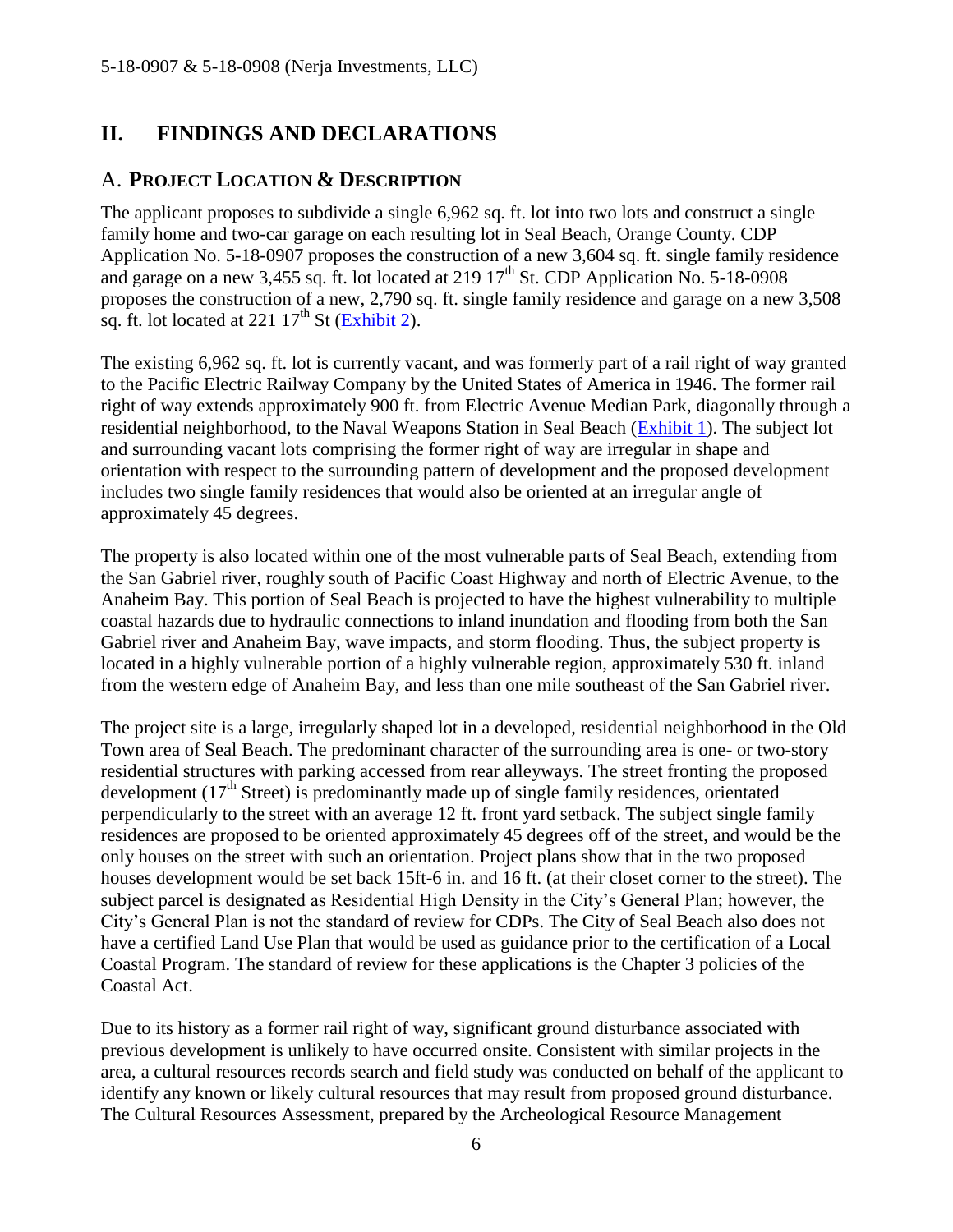Corporation [\(Exhibit 5\)](https://documents.coastal.ca.gov/reports/2019/6/f11f/f11f-6-2019-exhibits.pdf), confirmed that "because of the former presence of the Pacific Electric Railway, there is potential for finding historic resources on the property," however, no prehistoric archaeological resources had been recorded within a half-mile radius of the property. Geologically, Quaternary old shallow marine deposits of Pleistocene age, quaternary Paralic estuarine deposits, and Quaternary beach deposits underlie the site. The report notes that Quarternary surface deposits have a high likelihood of producing significant fossil specimens. The Cultural Resources Assessment recommends monitoring during rough grading for the project.

The California coastal zone has been home to native populations for thousands of years. The Cultural Resources Assessment notes that the largest Native American tribe close to the project site was the Gabrielino/Tongva settlement of Puvunga. In accordance with the Commission's Tribal Consultation procedures, the Native American Heritage Commission (NAHC) was contacted on March 12, 2019 to conduct a search of the Sacred Lands File. The results of this search were positive, and the NAHC provided Commission staff with a list of potential affected tribes in the area for consultation. Staff initiated consultation via letter on March 19, 2019, along with a copy of the proposed plans, narrative description of the proposed project, and maps depicting the described site, and did not receive any requests for further consultation by any of the contacted entities.

The proposed project received approval in concept from the City of Seal Beach on September 11, 2018. The Subdivision Technical Review Committee of the City of Seal Beach adopted Resolution Number 02-16, approving a Tentative Parcel Map (TPM 2016-128) [\(Exhibit 3\)](https://documents.coastal.ca.gov/reports/2019/6/f11f/f11f-6-2019-exhibits.pdf) with conditions on May 22, 2018. Condition No. 4 of TPM 2016-128 requires the final parcel map to be submitted to and approved by the Coastal Commission prior to being filed with the Orange County Recorder. Denial of the submitted parcel map will result in lack of local approvals for the project.

### <span id="page-6-0"></span>**B. DEVELOPMENT/HAZARDS**

Coastal Act Section 30106 states, in part:

*"Development" means, on land, in or under water, the placement or erection of any solid material or structure; discharge or disposal of any dredged material or of any gaseous, liquid, solid, or thermal waste; grading, removing, dredging, mining, or extraction of any materials; change in the density or intensity of use of land, including, but not limited to, subdivision pursuant to the Subdivision Map Act (commencing with Section 66410 of the Government Code), and any other division of land, including lot splits, except where the land division is brought about in connection with the purchase of such land by a public agency for public recreational use…*

Coastal Act Section 30253 states, in part:

*New development shall do all of the following:*

- *(a) Minimize risk to life and property in areas of high geologic, flood, and fire hazard.*
- *(b) Assure stability and structural integrity, and neither create nor contribute significantly to erosion, geologic instability, or destruction of the site or surrounding area or in any*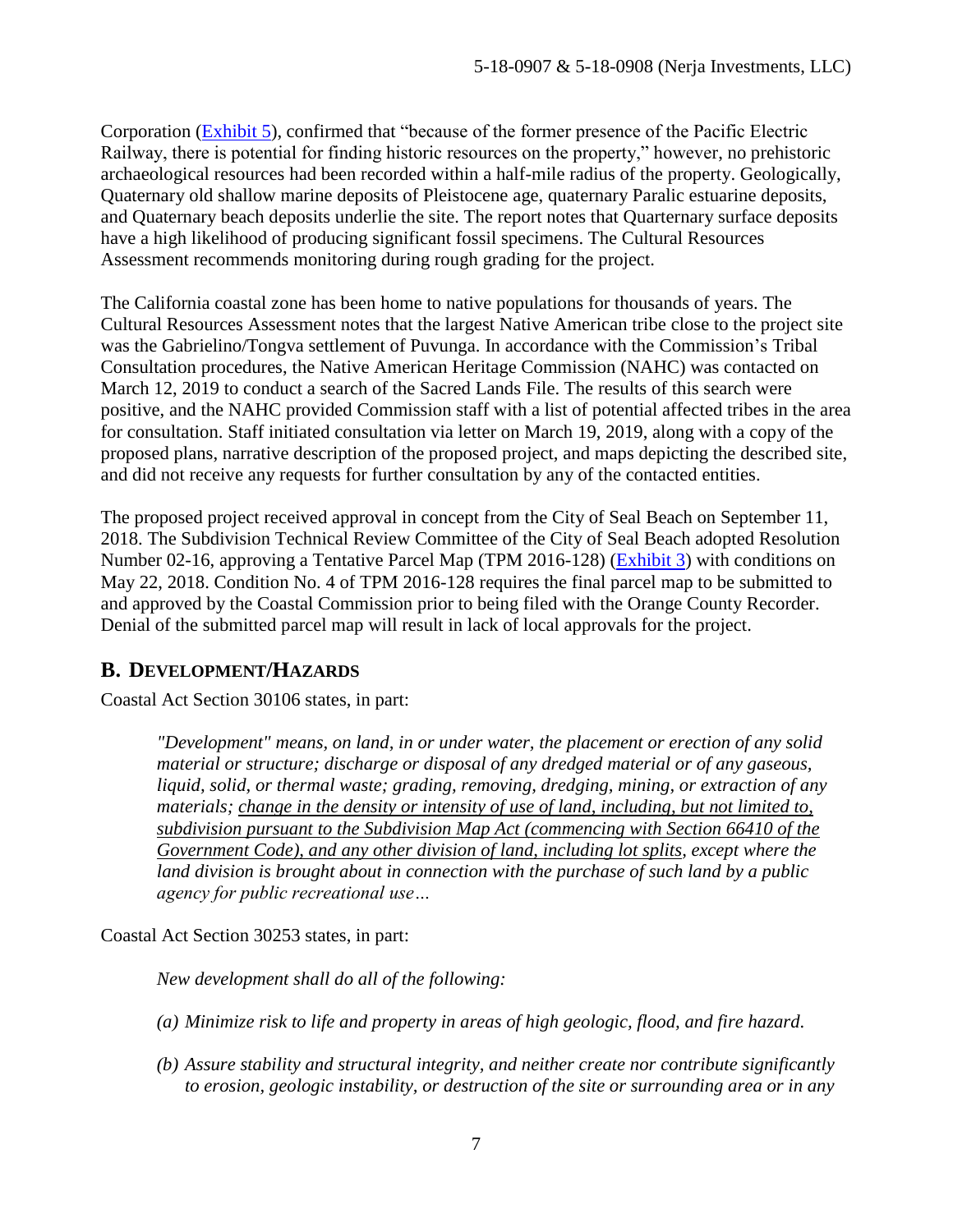*way require the construction of protective devices that would substantially alter natural landforms along coastal bluffs and cliffs.*

The development, as proposed, consists of two components: the subdivision of one lot into two, and the construction of a single-family residence on each resulting lot. Subdivisions, including lot splits, are included in the Coastal Act's definition of "development" in Section 30106, and like all development in the coastal zone, require a CDP that can only be approved if the subdivision is found to be consistent with the Chapter 3 policies of the Coastal Act or, in an area with a certified LCP, with the policies of the LCP. Subdivisions can effectively increase the density and intensity of use of a site in a manner that is different than if the same density were built on a single, unsubdivided lot. For example, if two houses were built on a single, multi-family zoned lot, the lot could be downzoned to only allow one single-family residence, and the second house would become existing non-conforming, and potentially removed if the site were to be redeveloped. Two houses built on two separate multi-family zoned lots, would be still be legal structures if the land were downzoned to only allow one single-family residence. Subdivisions generally also multiply the number of sites for which the Commission and local governments may be compelled to approve development, even if inconsistent with the substantive resource protection policies, in order to avoid a regulatory taking, and can add cost and logistical complexity to community scale adaptation such as geological hazard abatement districts, buyouts, and conservation easements, making it more difficult to protect coastal resources.

#### **Sea Level Rise**

On November 7, 2018, the Commission adopted a science update to its Sea Level Rise Policy Guidance. This guidance document serves as Interpretive Guidelines to help ensure that projects are designed and built in a way that minimizes risks to the development associated with SLR and avoids related impacts to coastal resources. These guidelines state, "to comply with Coastal Act Section 30253 or the equivalent LCP section, projects will need to be planned, located, designed, and engineered for the changing water levels and associated impacts that might occur over the life of the development." The guidelines also include a step by step approach for addressing SLR in project design for CDPs.

The first step is to establish the projected SLR range for the proposed project. Using the methodology recommended by the 2018 update of the Ocean Protection Council (OPC) SLR Guidance, the projected SLR ranges for the proposed project are tailored to the nearest NOAA tide gauge, projected lifespan of the project, and risk aversion scenario. In the applicant's Coastal Hazards Analysis, the projected lifespan of the project is 75 years, which is consistent with the Commission guidance's recommended range of  $75 - 100$  years for residential development. Another principle of SLR risk analysis, the "risk aversion scenario," is used to account for variable risk tolerance of different types of development by establishing SLR probability thresholds for varying degrees of risk aversion. For example, a critical infrastructure asset, such as a hospital, should be analyzed with high risk aversion, and would use a more precautionary range of probabilities of amounts SLR, while a parking lot or a bike path should be analyzed with lower risk aversion. In this case, the risk aversion scenario recommended by both the Commission and OPC Guidance for residential projects is Medium-High, as it represents a scenario that's relatively high within the range of possible future SLR scenarios and is therefore appropriately precautionary. The nearest NOAA tide gauge to Seal Beach is the "Los Angeles" gauge located in San Pedro. In general, the Commission recommends taking a precautionary approach by evaluating the higher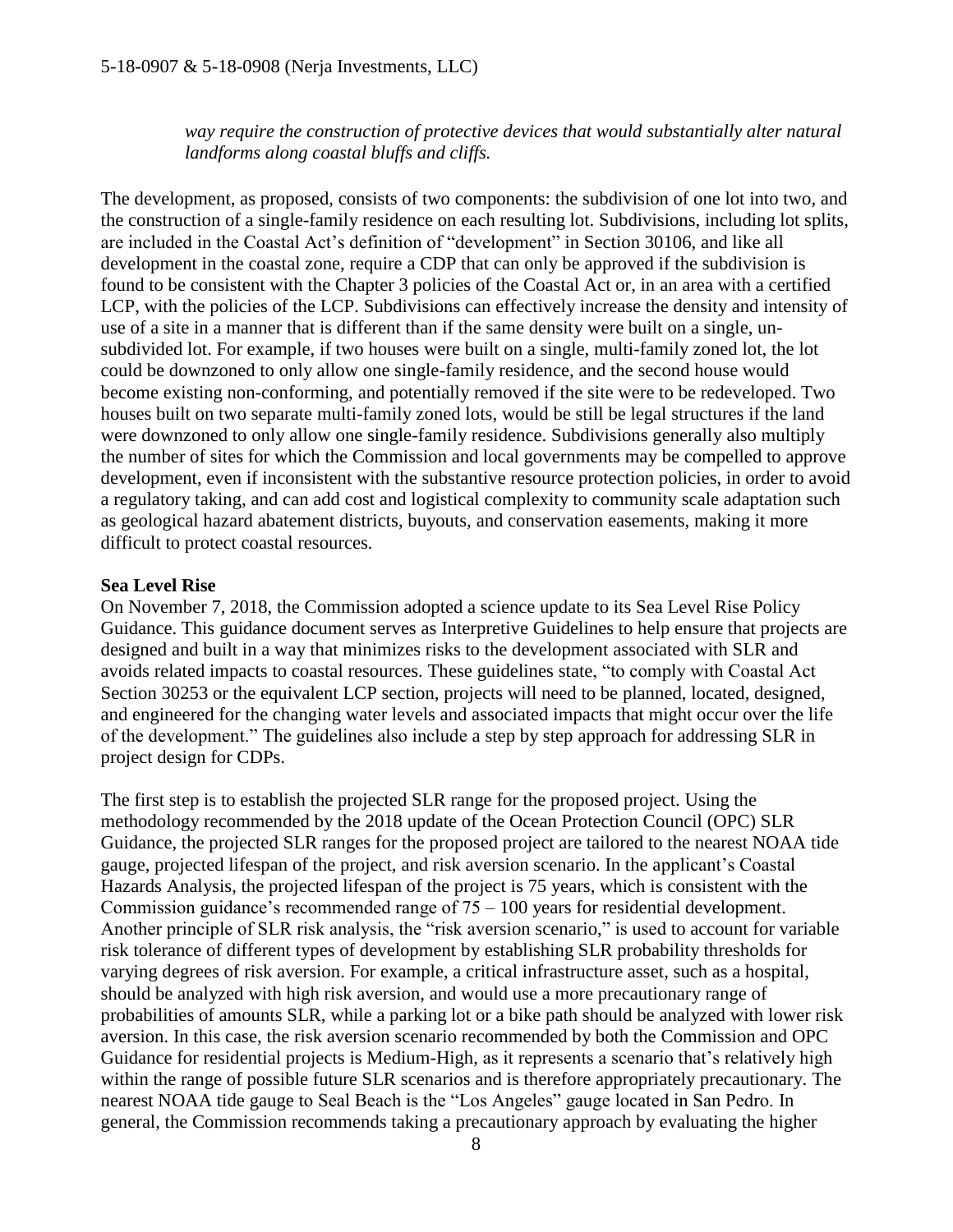SLR projections, such as the medium-high risk aversion scenario, for most development. If constraints are identified with the higher SLR scenario, a lower SLR scenario and/or one or more intermediary scenarios may also be used to develop a broader understanding of the overall risk and timing that SLR poses a risk to the site or proposed development. In this case, intermediary scenarios are appropriate to help provide a better understanding of the timing of impacts during the lifespan of this development. Using these project-specific parameters, the appropriate SLR projections for this project are listed on **Table 1**.

|                  | . .                    | Med.-High Risk | Approx. CoSMoS |
|------------------|------------------------|----------------|----------------|
|                  |                        | Aversion       | Scenario       |
| Intermediary     | High Emissions $-2040$ | $1.2$ ft.      | 1.6 ft.        |
| scenarios        | High Emissions $-2070$ | 3.3 ft.        | 3.3 ft.        |
| End of lifespan  | High Emissions $-2090$ | 5.3 ft.        | 5.7 ft.        |
| (2094) scenarios | High Emissions $-2100$ | $6.7$ ft.      | 6.6 ft.        |

**Table 1. Los Angeles Tide Gauge SLR Projections**

The next step is to determine how physical impacts from SLR may constrain the project site. Impacts from flooding and inundation, wave runup, and storm surge can be analyzed using the closest CoSMoS projections to the above scenarios [\(Exhibit 4\)](http://data.pointblue.org/apps/ocof/cms/index.php?page=flood-maphttps://documents.coastal.ca.gov/reports/2019/6/F11f/F11f-6-2019-exhibits.pdf) (It is important to note that the CoSMoS model does not include analysis of ground water, or SLR's impact on water tables. As such, additional underground hydraulic connections may also exist in the area, meaning that projections CoSMoS should be considered to represent a conservative). The site is not located on a beach or coastal bluff, so a coastal erosion analysis is not necessary on this site. Another helpful tool for analysis is the OPC's probability tables that estimate the likelihood that SLR will meet or exceed a particular height by a given decade. Using the medium-high risk aversion threshold as a benchmark, one can estimate the timing of levels of SLR that exceed the risk aversion threshold.

#### **Intermediary scenarios**

According to CoSMoS projections of flooding due to 1.6 ft. of SLR alone, the subject lot would not be flooded. However, at 3.3 ft. SLR is projected to inundate the entirety of the subject lot, as well as the inland hazard area roughly extending from the San Gabriel River, south of Pacific Coast Highway and north of Electric Avenue, to Anaheim Bay. This inland inundation appears to be attributable to hydraulic connections to the San Gabriel River, since the rock revetment on the north edge of Anaheim Bay is not projected to be overtopped in this scenario. Analysis of wave runup and storm surge was done with the same scenarios of SLR plus a projected 100-year storm. The wave impact analysis showed that the entire subject site and most of the inland hazard area would be flooded at 1.6 ft., with even wider regional flooding at 3.3 ft. It is important to note that even at this relatively low amount of SLR, key infrastructure (the road network, electrical station, the storm drains, etc.) are vulnerable, which means the services these residential areas rely upon may be at risk. Furthermore, the inland flooding starts to "island" the beach-fronting part of Old Town, which means that even though these parts of the city may not be directly flooded, access and services may still be impacted. The OPC probability tables indicate that 1.2 ft. of SLR exceeds the medium-high risk aversion threshold between 2040 and 2050 in a high emissions scenario; 3.3 ft. of SLR exceeds the threshold between 2060 and 2070. Since the project lifespan ends in 2094, these amounts of SLR (and consequent flooding) can be anticipated during the lifespan of the development.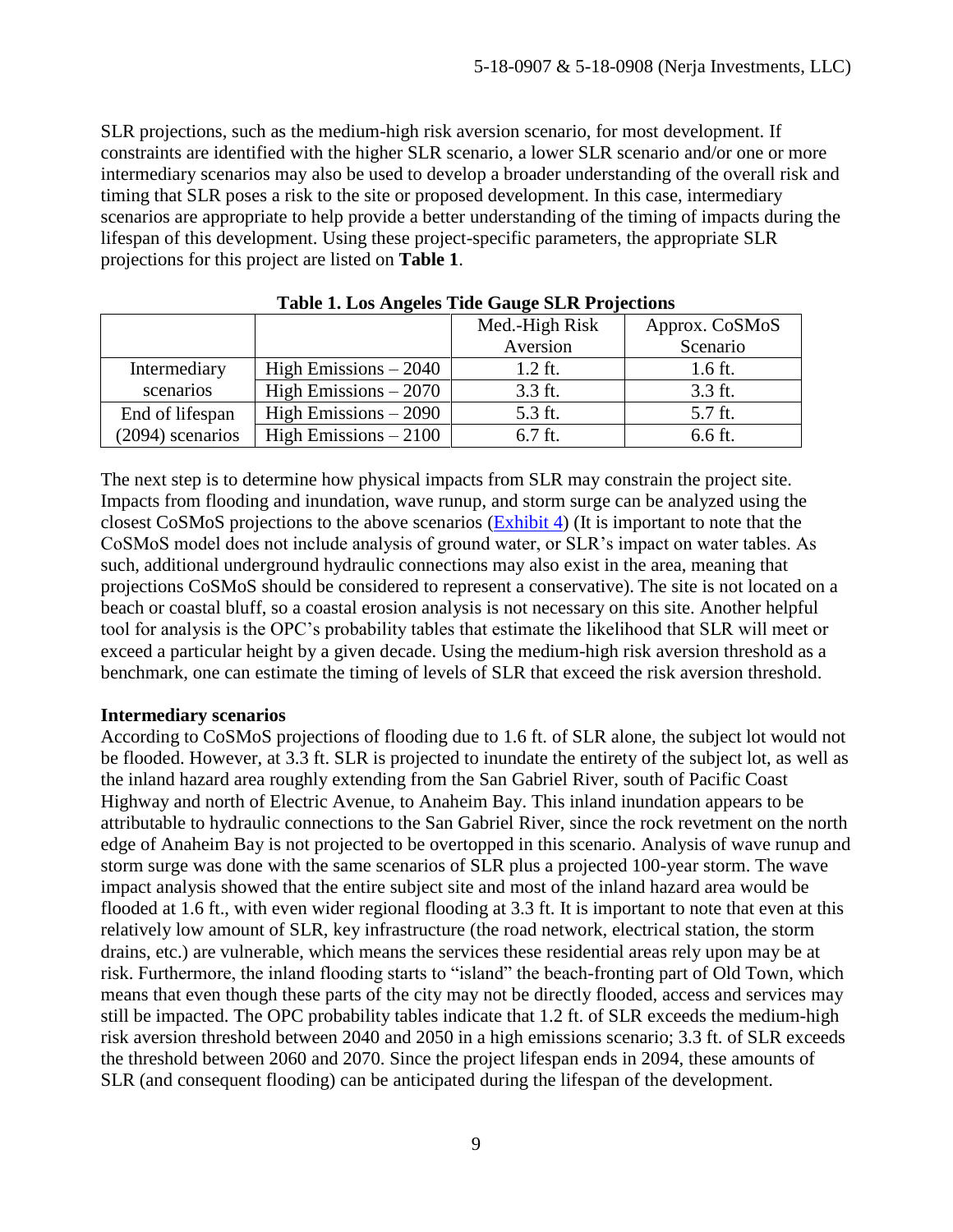#### **End of lifespan scenarios**

The 75-year lifespan in the applicant's Coastal Hazard Analysis would put the end of life of the structure at 2094 (2019+75) or later. The best available science provides SLR projections for the beginning of each decade, so projected levels of SLR at both 2090 and 2100 were analyzed, which are 5.7 and 6.6 ft. of SLR, respectively. Flooding due to these amounts of SLR alone is projected to completely inundate the subject lot and the inland hazard area. In both of these scenarios, the subject site (and broader inland hazard area) are subject to flooding from multiple hydraulic connections including to the San Gabriel river, overtopping of the beach, overtopping of the rock revetment on the north edge of Anaheim Bay, inland flooding from the Seal beach National Wildlife refuge, and the Los Cerritos Wetlands. Analysis of wave runup and storm surge was also done for these scenarios of SLR plus a projected 100-year storm. The wave impact analysis showed the entire subject site and a much more significant inland area to be flooded at 5.7 ft. of SLR, with only marginally more at 6.6 ft. It is important to note that at 5.7 ft. of SLR, inland flooding is so severe that the beach fronting portion of Old Town may become an island and that whole sections of the sandy beach may disappear. The City's ability to provide services to the subject site may also be severely impaired. The OPC probability tables indicate that 5.3 ft. of SLR exceeds the mediumhigh risk aversion threshold between 2090 and 2100 in the low emissions scenario, and 6.7 ft. of SLR also exceeds the threshold between 2090 and 2100. Since the project lifespan ends in 2095, these amounts of SLR (and consequent flooding) can be anticipated during or toward the end of the lifespan of the development.

#### **Impacts to Coastal Resources**

The Commission's adopted 2018 Sea Level Rise Policy Guidance provides strategies appropriate for addressing sea level rise, consistent with the Coastal Act. With regard to subdivisions, it provides, "Limit subdivisions in areas vulnerable to sea level rise: Prohibit any new land divisions, including subdivisions, lot splits, lot line adjustments, and/or certificates of compliance that create new beachfront or blufftop lots unless the lots can meet specific criteria that ensure that when the lots are developed, the development will not be exposed to hazards or pose any risks to protection of coastal resources." Such specific criteria could include: resultant parcels contain a buildable area in which development on new lots would comply with LCP policies protecting coastal resources, would remain located on private property despite the migration of the public trust boundary, not require the future construction or augmentation of a shoreline protective device, be adequately served by public services (e.g., water, sewer, and safe, legal, all-weather access as applicable) over the anticipated duration of the development, and otherwise be consistent with all LCP policies. While this approach anticipates impacts from SLR on beachfront and blufftop lots, the same logic applies to inland lots that will be impacted by SLR.

The proposed subdivision would not contain buildable area to comply with Chapter 3 policies protecting coastal resources since the entire parcel would be subject to coastal hazards. The significant regional flooding encompassing the subject property may also subject it to the public trust. The subdivision itself would not require its own shoreline protective device, but it would benefit from and contribute to the need for regional SLR adaptation measures that may include augmentation of existing shoreline protective devices. The new development would not be entitled to coastal protection, as stated in Section 30235 of the Coastal Act. It is unclear at this time what, if any, community-scale SLR adaptation might be implemented in Seal Beach in the future. However, even a community-scale SLR adaptation project such as levees or community-scale seawalls may not ameliorate risk at this site, especially under high and extreme scenarios, as well as due to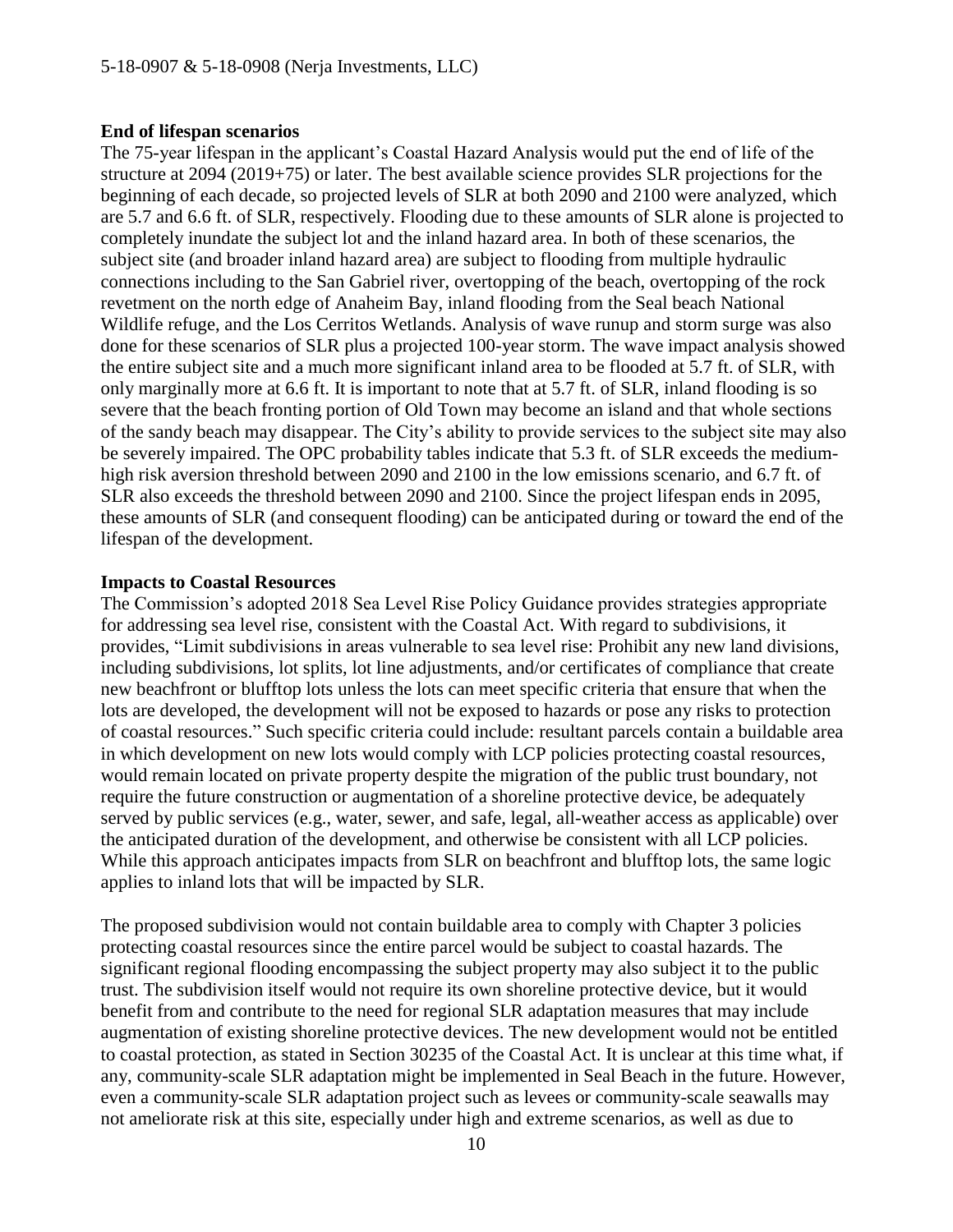potential ground water flooding. Lastly, due to the significant regional flooding that will cut off whole portions of Seal Beach from the mainland, the subject site is unlikely to be adequately served by public services over the anticipated duration of the development. In sum, the proposed subdivision is inconsistent with Section 30253 of the Coastal Act as it relates to subdivisions in hazardous areas.

Planning decisions often must balance legitimate but competing goals. For example, typically, concentrating development in existing developed areas provides more opportunities for people to live near places they work and recreate, such as the beach, thus reducing vehicle miles traveled and preserving open spaces that might otherwise have to be developed, and thereby, reduces impacts to coastal resources. Concentrating residential development in appropriate areas also has cumulative benefits for hazard avoidance policies in Section 30253 of the Coastal Act, which states that new development shall minimize risks to life and property in flood hazard areas, and assure stability and structural integrity and not require the construction of protective devices that substantially alter natural landforms. Maintaining housing density in safe areas assures the stability and structural integrity of such development. On a broader scale, the overall practice of maintaining density in locations at reduced risks from sea level rise will have the net effect of helping to maintain housing stock that is safe from hazards and relieve development pressure in unsafe areas in the long-term, thus carrying out Section 30253's hazards policies on a community-scale.

Additionally, limiting development in areas that are likely to be affected by coastal hazards facilitates the protection of coastal resources. As sea levels rise, beaches trapped between the rising seas and the first line of development could be threatened. Often, the first line of development impedes the ability of the beach to naturally migrate inland over time and reduces the sources of sand supply created by erosion that contribute to beach accretion. This process is commonly referred to as "coastal squeeze," and leads to the narrowing and eventual loss of beaches and other shoreline habitats. Without strategic planning, this may lead to economic losses due to reduced recreational visitors, and also to occasional flooding of public coastal facilities and related damages. The loss of beach area from coastal squeeze represents a loss of many coastal resources protected by the Coastal Act, including public access, recreational opportunities and associated economic benefits, habitats and marine resources, scenic and visual qualities of coastal communities. Coastal squeeze also presents challenges for carrying out the public trust doctrine, and presents a significant environmental justice issue if the general public loses its ability to access the shore. Coastal squeeze would also decrease the likelihood of successful preservation of the coastal resources associated with the beach, as required by Sections 30210, 30220, 30240(b), 30251 of the Coastal Act, and be inconsistent with statewide goals relating to environmental justice, per Section 30013 of the Coastal Act.

If the Commission approves the proposed project, it would encourage additional new development in a hazardous area and prejudice the ability of the City of Seal Beach to prepare an LCP that is consistent with the Chapter 3 policies of the Coastal Act. The proposed development would not minimize risks to life and property and is inconsistent with Section 30253 of the Coastal Act and, therefore, must be denied.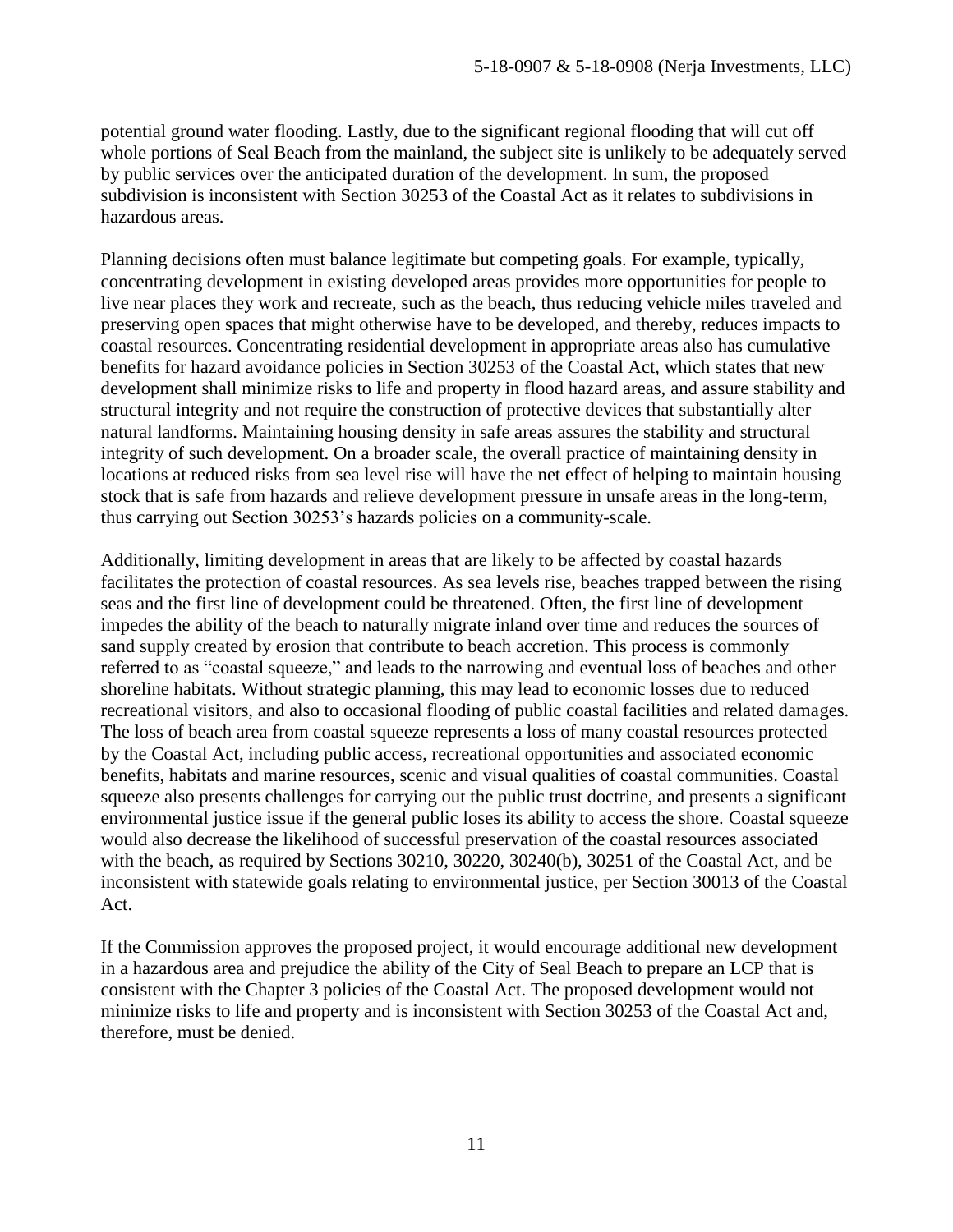### <span id="page-11-0"></span>**C. PUBLIC ACCESS**

Coastal Act Section 30212 states, in part:

*(a) Public access from the nearest public roadway to the shoreline and along the coast shall be provided in new development projects except where: (1) it is inconsistent with public safety, military security needs, or the protection of fragile coastal resources, (2) adequate access exists nearby, or, (3) agriculture would be adversely affected. Dedicated accessway shall not be required to be opened to public use until a public agency or private association agrees to accept responsibility for maintenance and liability of the accessway.*

Coastal Act Section 30252 states:

*The location and amount of new development should maintain and enhance public access to the coast by (1) facilitating the provision or extension of transit service, (2) providing commercial facilities within or adjoining residential development or in other areas that will minimize the use of coastal access roads, (3) providing nonautomobile circulation within the development, (4) providing adequate parking facilities or providing substitute means of serving the development with public transportation, (5) assuring the potential for public transit for high intensity uses such as high-rise office buildings, and by (6) assuring that the recreational needs of new residents will not overload nearby coastal recreation areas by correlating the amount of development with local park acquisition and development plans with the provision of onsite recreational facilities to serve the new development.*

The Coastal Commission enforces minimum onsite parking standards for new development in order to minimize the chance that the new development will generate demand for public street parking and thus protect public parking for members of the public who wish to access the coast. Consistent with past Commission action, new residential developments should provide two off-street spaces per residential unit. The applicant has proposed 2 parking spaces for each of the two single family residences, which is consistent with the past Commission action. The parking spaces for each residence are proposed to be located in a 2 car garage at the rear of the building. All of the parking will be accessed through the rear alley, which does not provide public parking spaces. In addition, no curb cuts will be created for the project, so public parking along  $17<sup>th</sup>$  Street will not be adversely impacted by the project.

Section 30212(a) of the Coastal Act requires that public access from the nearest public roadway to the shoreline and along the coast be provided in new development projects. Public access from the nearest public roadway would not be impacted by the proposed development. The proposed parking is sufficient for the two proposed single family residences and will not impact public parking or access surrounding the project site and there is adequate existing public access to the coast nearby which the proposed development will not impact. Therefore, the proposed project is consistent with Section 30252 and Section 30212(a) of the Coastal Act. However, it is inconsistent with other sections of Chapter 3, specifically Section 30253, and therefore must be denied.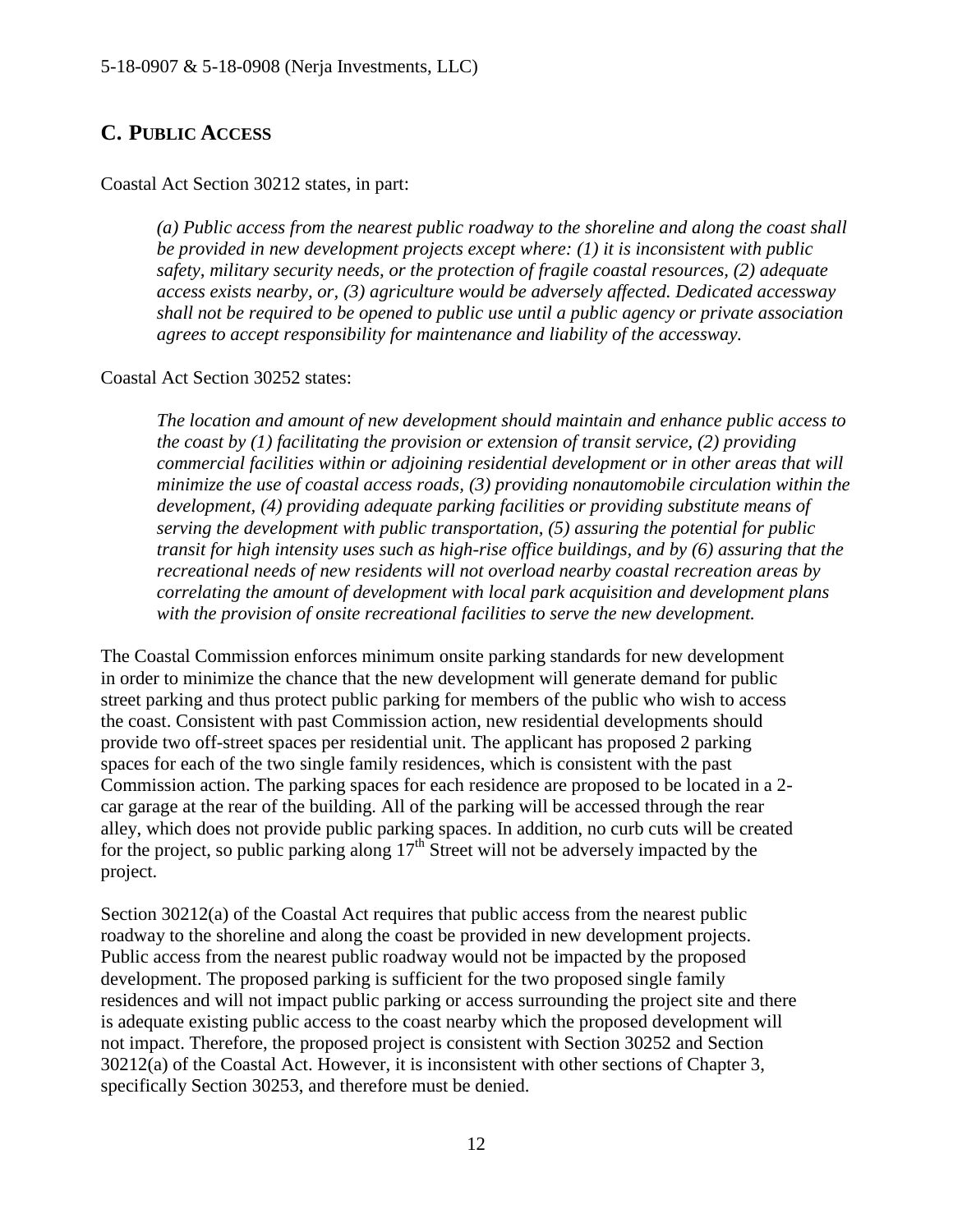### <span id="page-12-0"></span>**D. ALTERNATIVES**

Denial of the proposed project will neither eliminate all economically beneficial or productive use of the applicant's property, nor unreasonably limit the owner's reasonable investment-backed expectations of the subject property. The applicant already possesses a developable lot and would not be precluded from pursuing development on the lot in its unsubdivided state. In addition, alternatives to the proposed development exist that minimize risk to life and property. Among those possible alternative developments are the following (though this list is not intended to be, nor is it, comprehensive of all possible alternatives):

### **1. Development on existing lot**

The applicant could retain the existing 6,962 sq. ft. lot and develop it with a single family residence. Since any development in this hazardous zone is subject to risk of flooding, inundation, and other coastal hazards, minimizing risk to life and property can be achieved by minimizing development. The Coastal Act defines subdivisions as development, since subdivisions can effectively increase the density and intensity of use of a site. Subdivisions generally also multiply the number of sites for which the Commission and local governments may be compelled to approve development even if inconsistent with substantive resource protection policies, in order to avoid a regulatory taking, and can add cost and logistical complexity to community scale adaptation such as geological hazard abatement districts, buyouts, and conservation easements.

The City of Seal Beach's development standards for the Residential High Density zone (RHD-20) allow one dwelling unit per 2,178 sq. ft. of lot area, so it is feasible to accommodate a single family home on the parcel. Although the City's zoning code is not the standard of review for CDPs, it does reflect feasibility of receiving local approval for construction of the single family residence.

Any development that is proposed on the site should be designed to be visually compatible with the character of the surrounding area, as required by Section 30251 of the Coastal Act. Additionally, in order to be consistent with Section 30253, any proposed development should also be designed to adapt to anticipated impacts from coastal hazards over the lifespan of the development, as stated in the Commission's SLR Guidance. For example, adaptive design could include limiting first floor habitable space, waterproofing, elevating electrical and utility connections.st The Coastal Hazards Analysis submitted by the applicant [\(Exhibit 6\)](https://documents.coastal.ca.gov/reports/2019/6/F11f/F11f-6-2019-exhibits.pdf) proposed to raise the finished floor elevation of the ground level to 3 ft.; however given the high levels of flooding projected, it would still likely be insufficient to mitigate flood risks over the entire anticipated lifespan of the development.

In sum, the preponderance of evidence demonstrates that at least one alternative development exists that would entail less risk to life and property than the proposed development, and therefore the proposed development does not minimize risk. Further, the applicant already has an allowed economic use of the existing lot, therefore denial of the subdivision would not constitute a regulatory taking.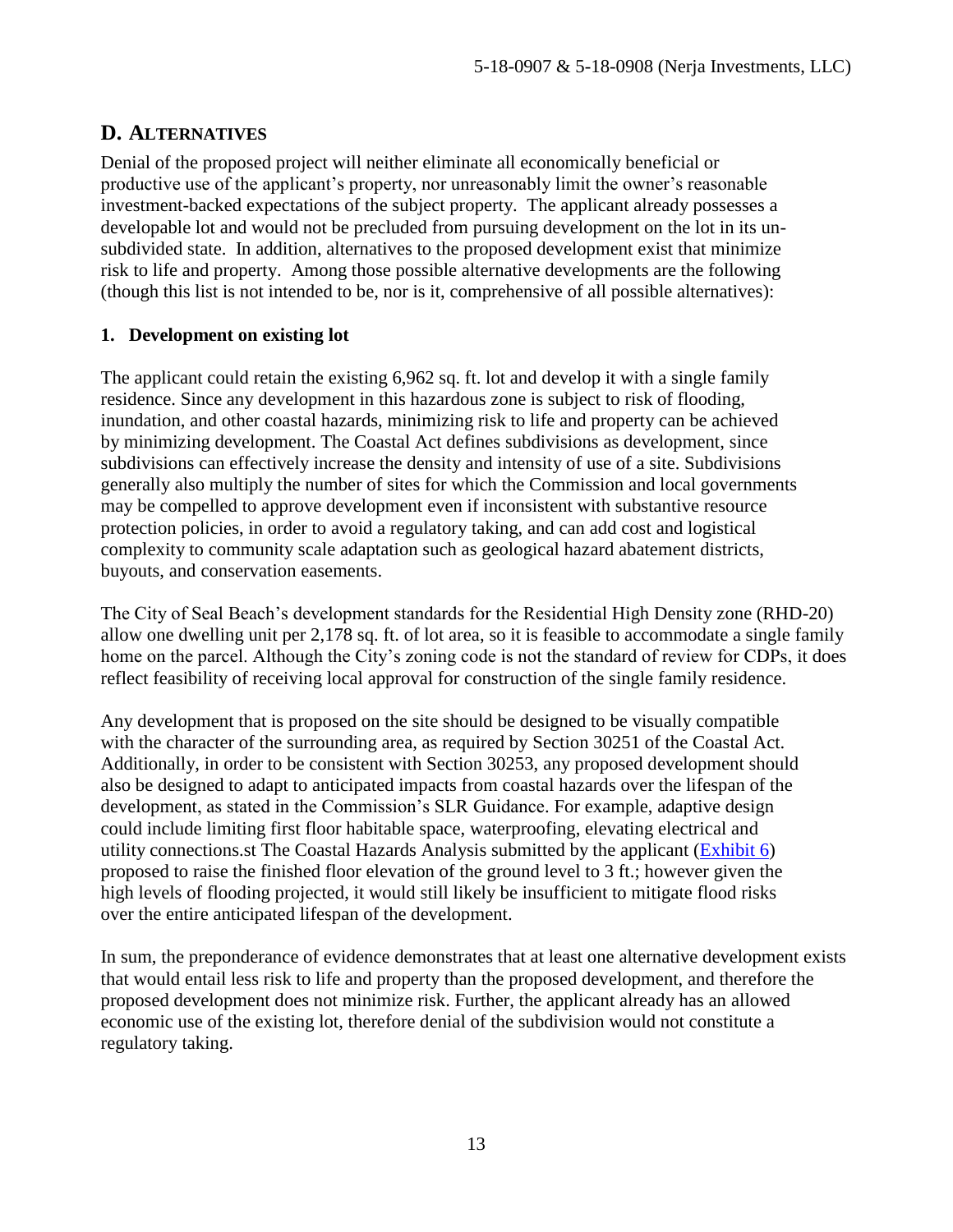### **2. Subdivision with dedication**

The applicant could also subdivide the existing 6,962 sq. ft. lot and dedicate one of the resulting lots to be permanently protected for open space, public access, or other similar purpose. Although not adopted by the Commission, Policy B.9 of the Commission's SLR Draft Residential Adaptation Guidelines describes this alternative as a type of land division in a hazard area that is consistent with Section 30253 of the Coastal Act.

This alternative would result in one new parcel; however, any new development on the new lot would be precluded permanently. Thus, this alternative would not necessarily be inconsistent with Section 30253, and would also increase the likelihood of successful preservation of the coastal resources associated with the beach, consistent with Sections 30210, 30251 of the Coastal Act, and uphold statewide goals relating to environmental justice, consistent with Section 30013 of the Coastal Act.

In conclusion, alternatives to the proposed project exist that would minimize impacts to coastal resources, minimize risk to life and property in hazardous areas, and enhance coastal access.

# <span id="page-13-0"></span>**E. LOCAL COASTAL PROGRAM (LCP)**

Coastal Act section 30604(a) states that, prior to certification of a local coastal program ("LCP"), a coastal development permit can only be issued upon a finding that the proposed development is in conformity with Chapter 3 of the Act and that the permitted development will not prejudice the ability of the local government to prepare an LCP that is in conformity with Chapter 3. On July 28, 1983, the Commission denied the proposed City of Seal Beach Land Use Plan (LUP) as submitted and certified it with suggested modifications. The City did not act on the suggested modifications within six months from the date of Commission action. Therefore, pursuant to Section 13537(b) of Title 14 of the California Code of Regulations, the Commission's certification of the land use plan with suggested modifications expired. The LUP has not been resubmitted for certification since that time. However, the City received an LCP Grant from the Commission in 2016 and is working toward the completion of a sea level rise vulnerability assessment and Local Coastal Program update.

Siting new development in an area that is highly vulnerable to coastal hazards could set a precedent for future development in this area and other areas of the City that are hazardous or unlikely to be resilient from future sea level rise impacts. Although SLR adaptation is a larger issue that should be addressed by the City through its Local Coastal Program, a proposal that increases risk to property in the manner currently proposed could prejudice the City's ability to prepare a LCP that is consistent with Chapter 3 of the Coastal Act.

### <span id="page-13-1"></span>**F. CALIFORNIA ENVIRONMENTAL QUALITY ACT (CEQA)**

Section 13096 of Title 14 of the California Code of Regulations requires Commission approval of Coastal Development Permits to be supported by a finding showing the permit, as conditioned by any conditions of approval, to be consistent with any applicable requirements of the California Environmental Quality Act (CEQA). Section 21080.5(d)(2)(A) of CEQA prohibits a proposed development from being approved if there are feasible alternatives or feasible mitigation measures